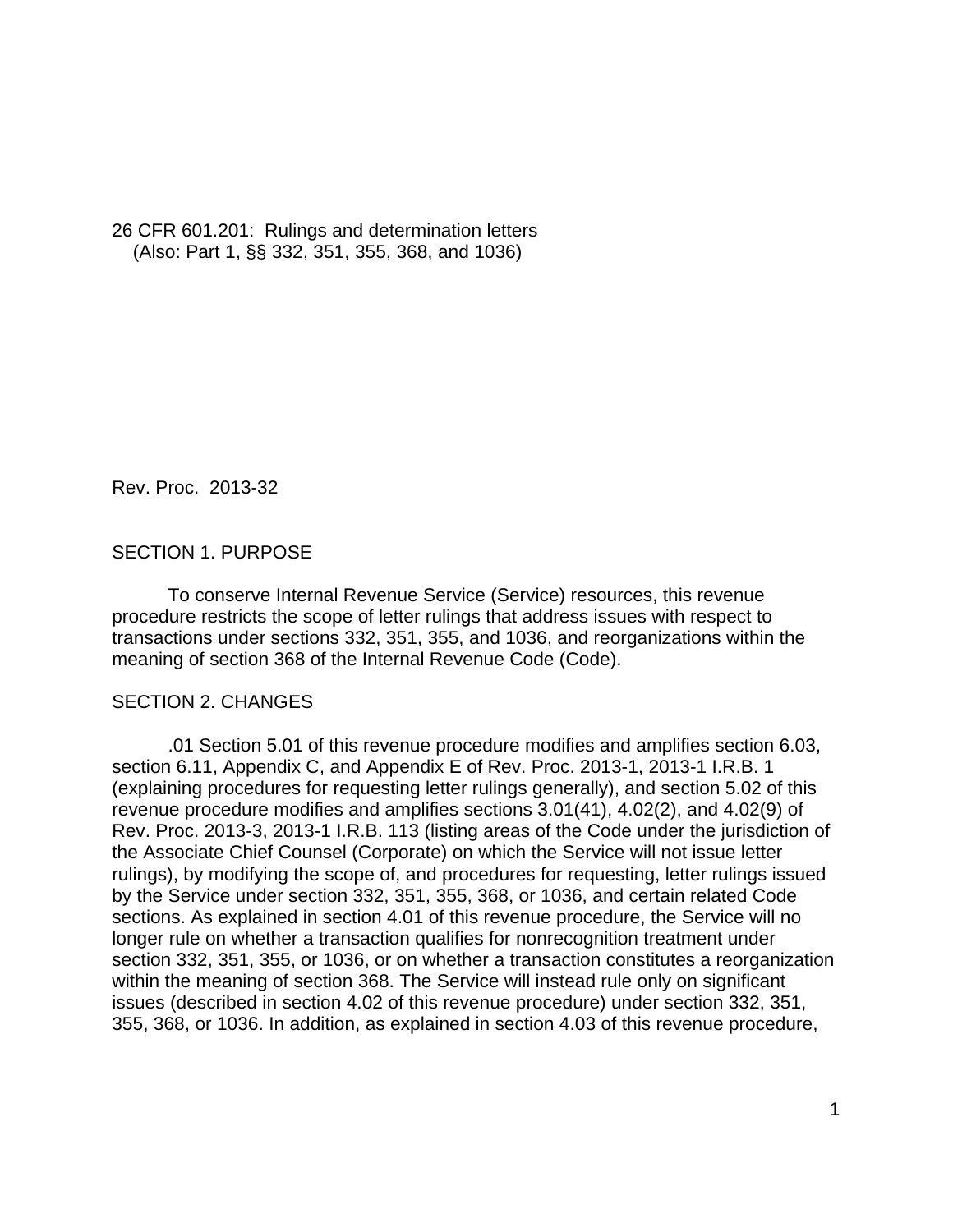the Service will rule only on significant issues under related Code sections that address the tax consequences (such as nonrecognition and basis) that result from the application of section 332, 351, 355, 368, or 1036. Finally, section 5.01 of this revenue procedure discontinues the pilot program announced in Rev. Proc. 2009-25, 2009-24 I.R.B.1088, for letter rulings on certain issues arising in the context of a section 355 distribution.

.02 Section 5.03 of this revenue procedure modifies the following revenue procedures, which describe some of the information and representations to be submitted with a letter ruling request for rulings on transactions described in section 332, 351, 355, or 368, by providing that such information and representations should be included in letter ruling requests with respect to one or more significant issues under such Code sections only to the extent that they relate to the significant issues: Rev. Proc. 81-60, 1981-2 C.B. 680 (section 368(a)(1)(E)); Rev. Proc. 83-59, 1983-2 C.B. 575 (section 351); Rev. Proc. 86-42, 1986-2 C.B. 722 (section 368(a)(1)(A), (B), (C), (D) (acquisitive reorganizations), and (F)); Rev. Proc. 90-52, 1990-2 C.B. 626 (section 332); and Rev. Proc. 96-30, 1996-1 C.B. 696, amplified and modified by Rev. Proc. 2003-48, 2003-2 C.B. 86 (section 355).

.03 Additionally, section 5.04 of this revenue procedure supersedes section 4.06 of Rev. Proc. 2003-48, 2003-2 C.B. 86 (relating to supplemental letter rulings) and obsoletes all other sections of Rev. Proc. 2003-48 (relating to procedures for requesting letter rulings under section 355).

#### SECTION 3. BACKGROUND

#### .01 Letter Rulings, In General

 Ordinarily, the Service will not issue a letter ruling on only part of an integrated transaction. If, however, part of an integrated transaction falls under an area of the Code, including those under the jurisdiction of the Associate Chief Counsel (Corporate), on which the Service will not issue letter rulings ("no-rule issue" or "no-rule area"), the Service may issue a letter ruling on other parts of the transaction. Section 6.03 of Rev. Proc. 2013-1, 2013-1 I.R.B. 15, and section 4.02(2) of Rev. Proc. 2013-3, 2013-1 I.R.B. 122. If it is impossible for the Service to determine the tax consequences of a larger transaction without resolving a no-rule issue then the taxpayer must state in its ruling request to its best knowledge and belief the tax consequences of the no-rule issue. The Service's letter ruling will state that the Service did not consider, and no opinion is expressed upon, the no-rule issue. In appropriate cases, notwithstanding the taxpayer's representation, the Service may decline to issue a letter ruling on such larger transactions due to the relevance of the no-rule issue. Section 2.03 of Rev. Proc. 2013- 3, 2013-1 I.R.B 114.

In addition, the Service ordinarily will not issue letter rulings with respect to an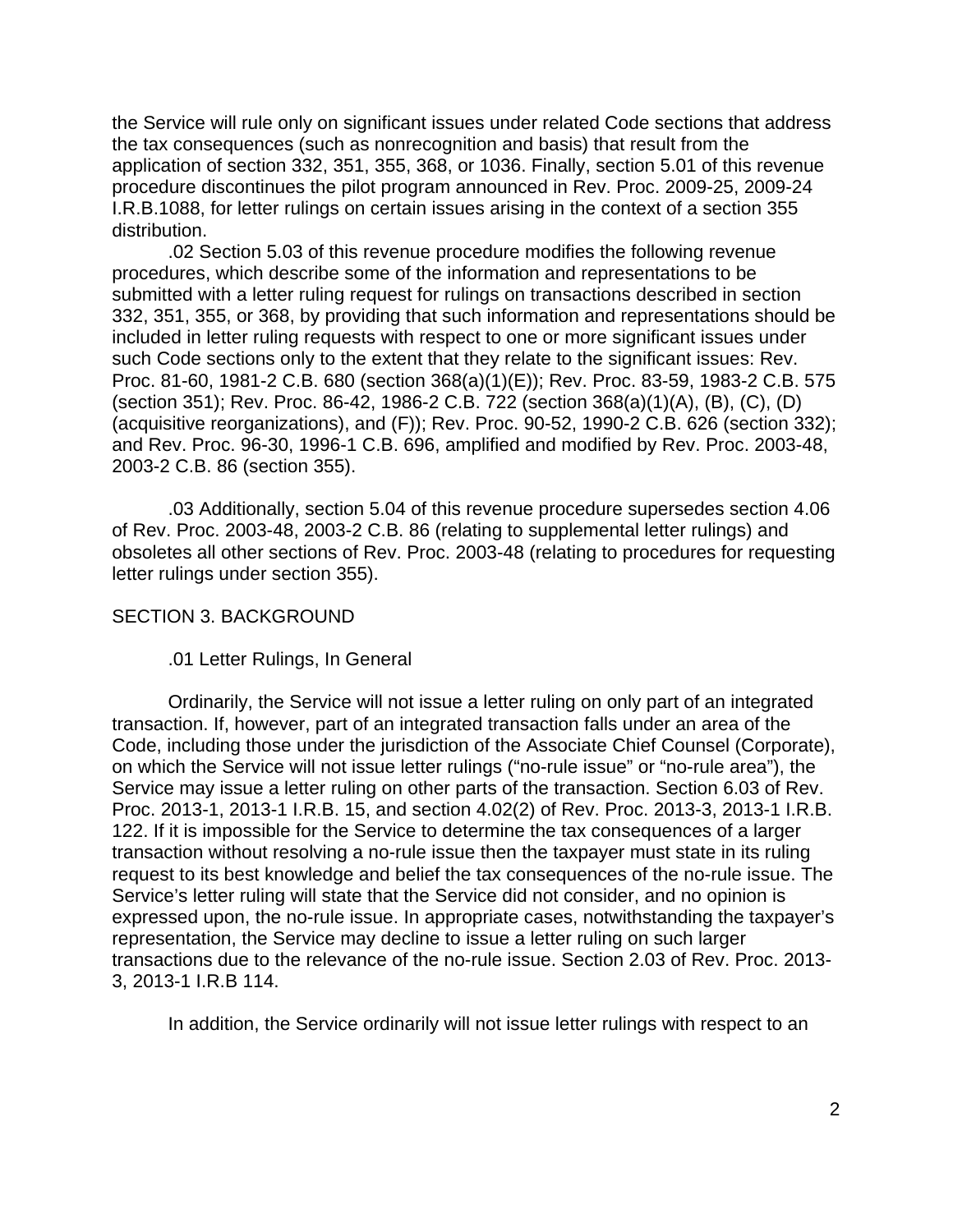issue that is clearly and adequately addressed by statute, regulations, decision of a court, or authority published in the Internal Revenue Bulletin (*i.e.*, comfort rulings). However, the Service may in its discretion decide to issue a letter ruling on such an issue if the Service is otherwise issuing a letter ruling to the taxpayer on another issue arising in the same transaction. Section 6.11 of Rev. Proc. 2013-1, 2013-1 I.R.B. 17, and section 4.02(9) of Rev. Proc. 2013-3, 2013-1 I.R.B. 123.

 .02 Certain Letter Rulings under the Jurisdiction of the Associate Chief Counsel (Corporate)

Prior to the effective date of this revenue procedure, the Service would not issue a letter ruling on whether a transaction qualified for nonrecognition treatment under section 332, 351 (except for certain transfers undertaken before section 355 distributions), or 1036, or whether a transaction constituted a reorganization within the meaning of section 368(a)(1)(A) (including a transaction that qualified under section 368(a)(1)(A) by reason of section 368(a)(2)(D) or section 368(a)(2)(E)), section 368(a)(1)(B), section 368(a)(1)(C), section 368(a)(1)(E), or section 368(a)(1)(F), or the tax consequences (such as nonrecognition and basis) that resulted from the application of such Code sections, unless the Service determined that there was a significant issue. If the Service determined that there was a significant issue, and to the extent the transaction was not described in another no-rule area, the Service would rule on the entire transaction and not just the significant issue. Section 3.01(41) of Rev. Proc. 2013-3, 2013-1 I.R.B. 116.

In Rev. Proc. 2009-25, 2009-24 I.R.B. 1088, the Service announced a pilot program for letter rulings on issues arising in the context of section 355 distributions. Under this program, a taxpayer could request a letter ruling on part of a larger transaction or on a particular issue under a Code section that a transaction presented. The Service, in turn, would issue a letter ruling on the particular issue raised in the letter ruling request and not on any other issue (including, in some cases, qualification of the distribution under section 355) or on any other aspect of the transaction.

Prior to the effective date of this revenue procedure, a taxpayer requesting a letter ruling on the qualification of a transaction under section 332, 351, 355, or 1036, or whether a transaction constituted a reorganization within the meaning of section 368, was required to provide information and representations described in other applicable revenue procedures (i.e., Rev. Proc. 81-60, 1981-2 C.B. 680; Rev. Proc. 83-59, 1983-2 C.B. 575; Rev. Proc. 86-42, 1986-2 C.B. 722; Rev. Proc. 90-52, 1990-2 C.B. 626; Rev. Proc. 96-30, 1996-1 C.B. 696; and Rev. Proc. 2003-48, 2003-2 C.B. 86, as applicable) as well as other information and representations that were requested as part of the Associate Chief Counsel (Corporate)'s ruling policy.

SECTION 4. EXPLANATION OF NEW PROCEDURES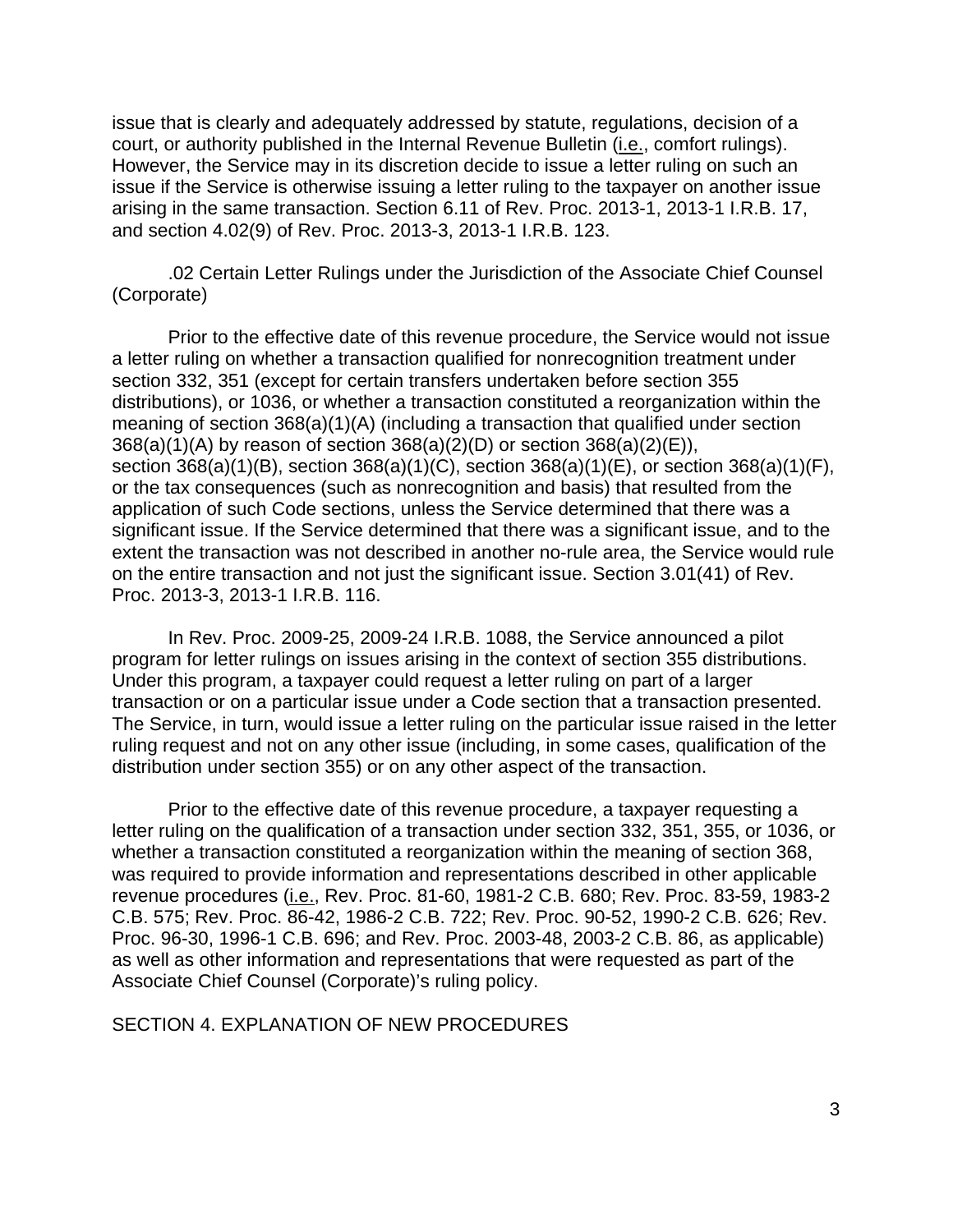.01 New Procedures for Certain Letter Rulings under the Jurisdiction of the Associate Chief Counsel (Corporate)

 (1) The Service will no longer rule on whether a transaction qualifies for nonrecognition treatment under section 332, 351, 355, or 1036, or on whether a transaction constitutes a reorganization within the meaning of section 368 (collectively, the "Nonrecognition Provisions"), regardless of whether the transaction presents a significant issue and regardless of whether the transaction is an integral part of a larger transaction that involves other issues upon which the Service will rule.

 The Service will rule, however, on one or more issues under the Nonrecognition Provisions to the extent that such issue or issues are significant. For example, the Service will issue a letter ruling addressing significant issues presented by the application of sections 1.368-1(d) and 1.368-2(k) of the Income Tax Regulations.

 (2) This revenue procedure does not limit the number of significant issues that may be the subject of a single letter ruling. The Service reserves the right to rule on any other issue in, or part of, the transaction (including ruling adversely) if the Service believes that it is in the best interests of tax administration. Cf. section 2.01 of Rev. Proc 2013-3, 2013-1 I.R.B. 113.

 (3) For purposes of this revenue procedure, a significant issue is an issue of law the resolution of which is not essentially free from doubt and that is germane to determining the tax consequences of the transaction. An issue the resolution of which is not essentially free from doubt under one Code section may nevertheless not be germane to determining the tax consequences of the transaction if, for instance, another Code section provides the same consequences as the first Code section. For example, the Service may decline to rule on an issue under section 368 with respect to an upstream merger of a wholly owned subsidiary into its shareholder if qualification of the transaction under section 332 is essentially free from doubt and it is essentially free from doubt that the tax consequences of section 332 qualification would be the same as the tax consequences that would result if the transaction constituted a reorganization within the meaning of section 368. In such an overlap case, the taxpayer must explain why the issue is germane to determining its tax consequences.

 (4) In addition, the Service will only rule on the tax consequences (such as nonrecognition and basis) that result from the application of the Nonrecognition Provisions to the extent that a significant issue is presented under the related Code section that addresses such tax consequences. For example, a section 351 exchange that does not present any significant issues under section 351 may present a significant issue regarding the application of section 358 to the transferor in the exchange. In such a case, the Service will rule only on the significant issue under section 358.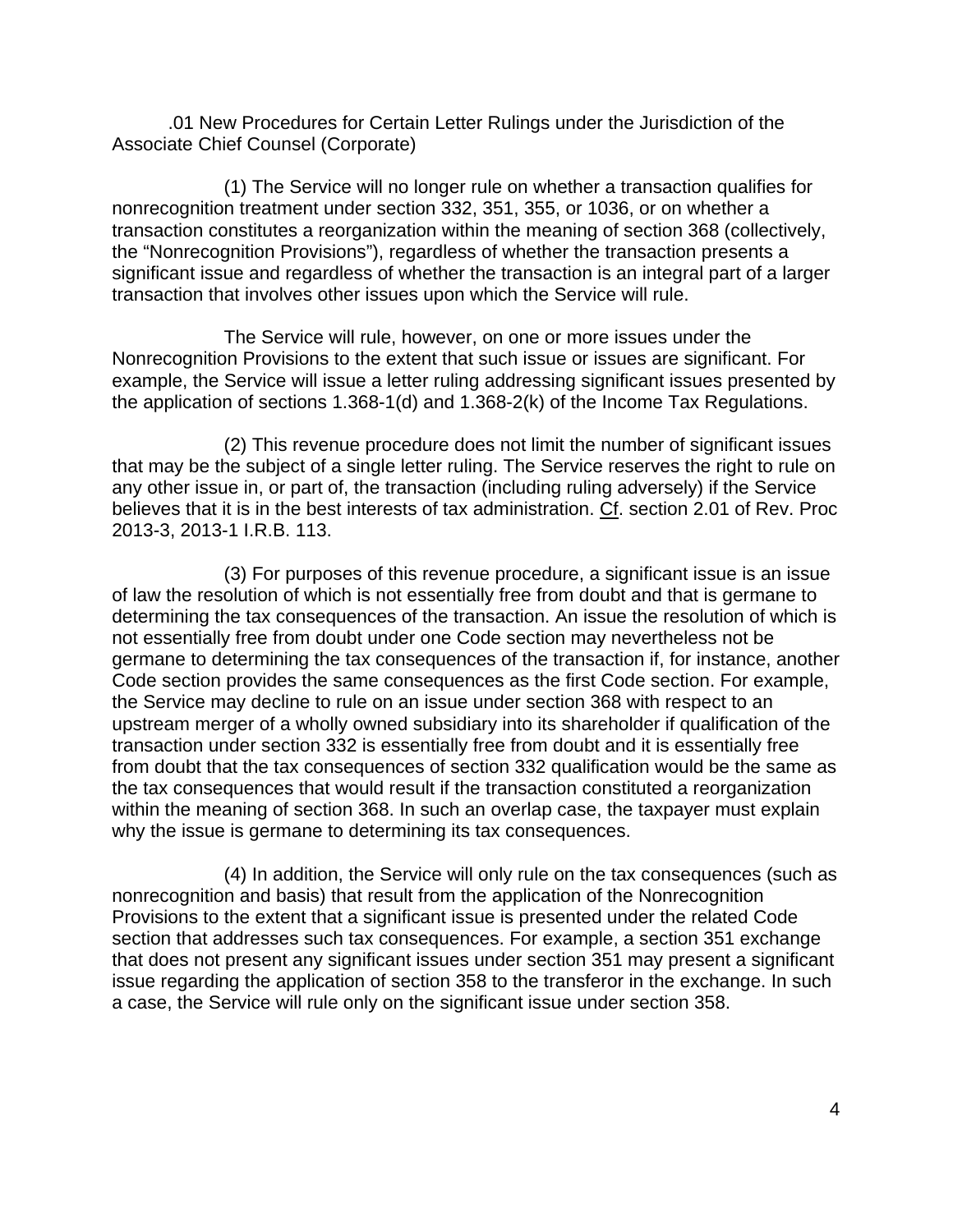(5) Before submitting a letter ruling request on a significant issue under this revenue procedure, a taxpayer is encouraged to call the Office of Associate Chief Counsel (Corporate) at (202) 622-7700 to discuss whether the Service will entertain such a letter ruling request. Letter ruling requests submitted under this revenue procedure must comply with the requirements set forth in section 6.03 of Rev. Proc. 2013-1, 2013-1 I.R.B. 15, as modified by this revenue procedure, as well as Rev. Proc. 2013-1, in general. All pertinent no-rule policies described in Rev. Proc. 2013-3, 2013-1 I.R.B. 113, governing the Service's letter ruling practice will govern requests for letter rulings made pursuant to this revenue procedure. See, for example, section 3.01(43) of Rev. Proc. 2013-3, 2013-1 I.R.B. 116 (no-rule policy regarding business purpose and device issues under section 355 and section 355(e) plan issues).

 In preparing a letter ruling request under this revenue procedure, taxpayers should continue to consult other applicable revenue procedures (e.g., Rev. Proc. 81-60, 1981-2 C.B. 680; Rev. Proc. 83-59, 1983-2 C.B. 575; Rev. Proc. 86-42, 1986-2 C.B. 722; Rev. Proc. 90-52, 1990-2 C.B. 626; and Rev. Proc. 96-30, 1996-1 C.B. 696) and include in the letter ruling request the information and representations described in such revenue procedures (as appropriate) only to the extent that they relate to the significant issues.

.02 Supplemental Letter Rulings

The Associate Chief Counsel (Corporate) will apply the same no-rule policy described above to supplemental letter ruling requests. A change of circumstances arising after a transaction has been completed ordinarily will not present a significant issue with respect to the transaction. In addition, an issue of fact (as opposed to an issue of law) does not present a significant issue. Before submitting a supplemental letter ruling request, a taxpayer is encouraged to call the Office of Associate Chief Counsel (Corporate) at (202) 622-7700 to discuss whether the Service will entertain a supplemental letter ruling request. All pertinent no-rule policies governing the Service's letter ruling practice will govern requests for supplemental letter rulings.

# SECTION 5. PROCEDURE

.01 Rev. Proc. 2013-1 is modified and amplified as follows:

(1) Delete the text of all paragraphs after the first paragraph of section 6.03 and add the following text after the first paragraph of section 6.03:

 In addition, the Service will not rule on the qualification of any transaction under section 332, 351, 355, or 1036, or on whether a transaction constitutes a reorganization within the meaning of section 368, regardless of whether such transaction is part of an integrated transaction (see section 3.01(41) of Rev. Proc. 2013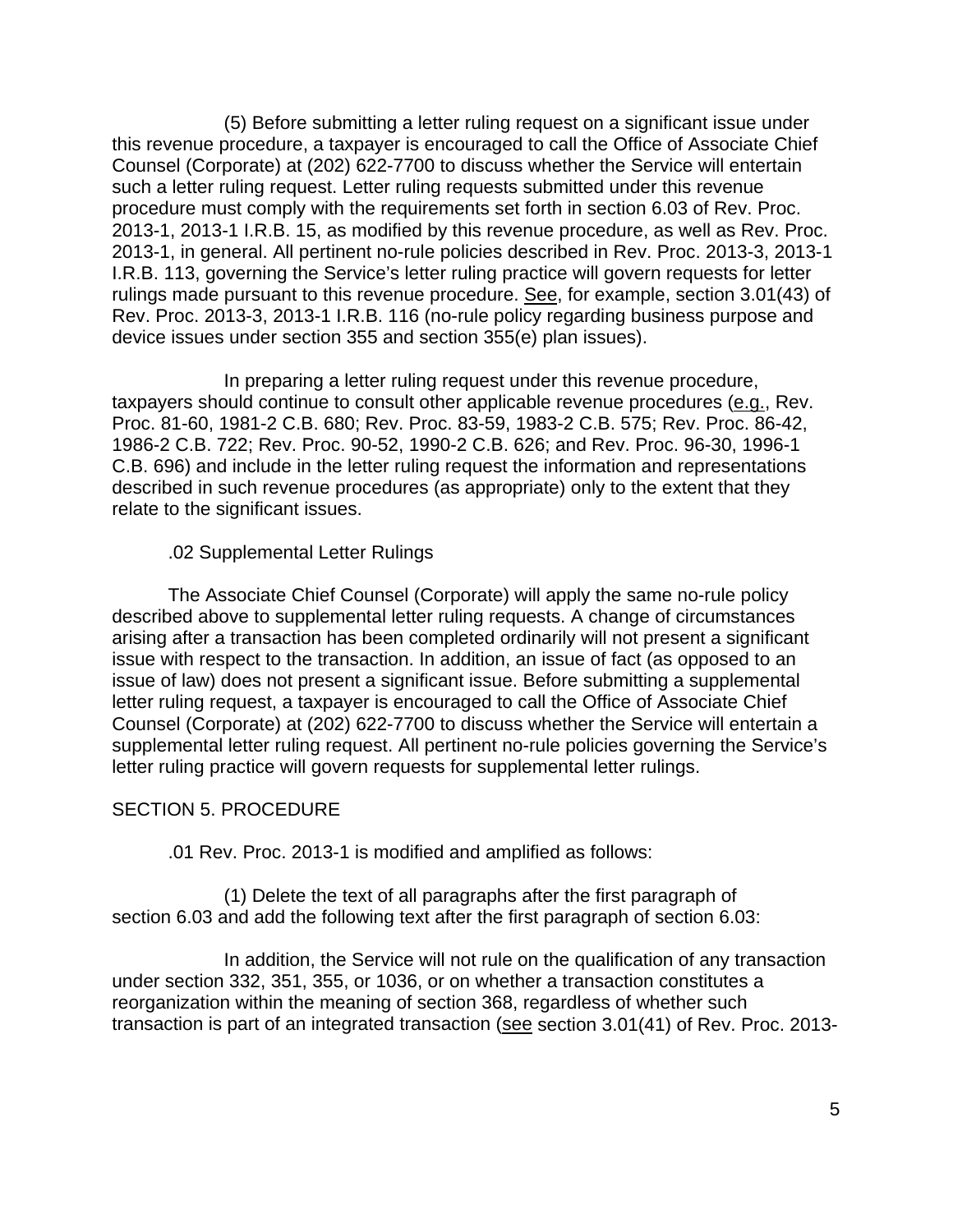3, 2013-1 I.R.B. 116, as modified by Rev. Proc. 2013-32 in I.R.B. 2013-28). Instead, the Associate Chief Counsel (Corporate) will only issue a letter ruling on significant issues (within the meaning of section 3.01(41) of Rev. Proc. 2013-3, as modified by Rev. Proc. 2013-32) presented in a transaction described in section 332, 351, 355, 368, or 1036. For example, the Service may rule on significant issues under section 1.368-1(d) (continuity of business enterprise) and section 1.368-1(e) (continuity of interest). Letter rulings requested under this section 6.03 are subject to the no-rule policies of Rev. Proc. 2013-3. In addition, the Service will not rule on the tax consequences that result from the application of section 332, 351, 355, 368 or 1036 (including nonrecognition and basis) except to the extent of a significant issue and only to the extent consistent with the no-rule policies of Rev. Proc. 2013-3.

 Before preparing a letter ruling request under this section involving significant issues presented in a transaction described in section 332, 351, 355, 368, or 1036, a taxpayer is encouraged to call the Office of Associate Chief Counsel (Corporate) at the telephone number provided in section 10.07(1)(a) of this revenue procedure to discuss whether the Service will entertain a letter ruling request under this section 6.03. The Service reserves the right to rule on any other aspect of the transaction (including ruling adversely) to the extent the Service believes it is in the best interests of tax administration. Cf. section 2.01 of Rev. Proc. 2013-3.

 Taxpayers may request rulings on one or more significant issues in a single letter ruling request. Letter ruling requests under this section 6.03 must include for each significant issue:

- (1) A narrative description of the transaction that puts the issue in context;
- (2) A statement identifying the issue;
- (3) An analysis of the relevant law, which should set forth the authorities most closely related to the issue and explain why these authorities do not resolve the issue, and an explanation concerning why the issue is significant within the meaning of section 3.01(41) of Rev. Proc. 2013-3, as modified by Rev. Proc. 2013-32;
- (4) Information and representations relevant to the issue. Taxpayers should consult other published authorities (see, for example, Exhibit E of this revenue procedure, which identifies certain checklist and guideline revenue procedures), including those modified by Rev. Proc. 2013-32 (e.g., Rev. Proc. 96-30, 1996-1 C.B. 696), and other authorities (e.g., Rev. Rul. 73-234, 1973-1 C.B. 180 (applying section 355(b) to the activities performed by employees of a corporation engaged in a farming business)), to identify information or representations but only to the extent that they relate to the issue; and
- (5) The precise ruling(s) requested.

If the Service issues a letter ruling on a significant issue under this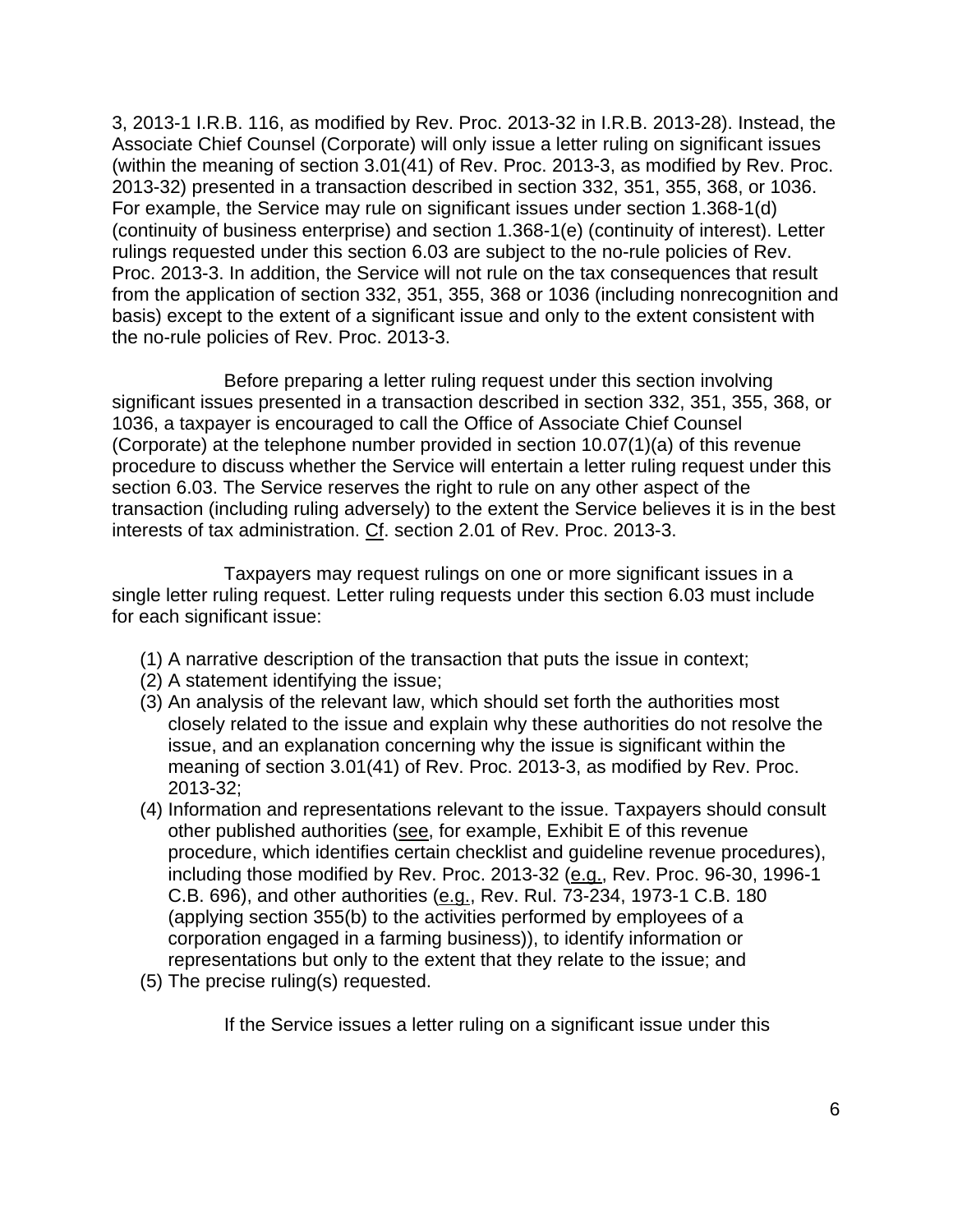procedure, then the letter ruling will state that no opinion is expressed as to any issue or step not specifically addressed by the letter. In addition, letter rulings issued under this procedure will contain the following (or similar) language:

This Office expresses no opinion as to the overall tax consequences of the transaction(s) described in this letter, including qualification of the transaction under [section 332, 351, 355, 368, or 1036, as appropriate].

(2) Delete the text of section 6.11 and add the following text in its place:

 A letter ruling will not be issued with respect to an issue that is clearly and adequately addressed by statute, regulations, decision of a court, revenue rulings, revenue procedures, notices, or other authority published in the Internal Revenue Bulletin (Comfort Ruling). However, except with respect to issues under section 332, 351, 355, 368, or 1036 and the tax consequences resulting from the application of such Code sections (see generally section 6.03, as modified by Rev. Proc. 2013-32 in I.R.B. 2013-28), the Associate office may in its discretion decide to issue a Comfort Ruling if the Associate office is otherwise issuing a letter ruling to the taxpayer on another issue arising in the same transaction.

(3) Add new question 8 to Appendix C as follows:

 (a) Are you requesting a letter ruling under the jurisdiction of the Associate Chief Counsel (Corporate) on a significant issue (within the meaning of section 3.01(41) of Rev. Proc. 2013-3, 2013-1 I.R.B. 116, as modified by Rev. Proc. 2013-32 in I.R.B. 2013-28) with respect to a transaction described in section 332, 351, 355, or 1036 or a reorganization within the meaning of section 368? See section 6.03;

- (b) Include a "Yes No" answer; and
- (c) Include a space to indicate the relevant page number;

And

(4) Modify the text in section .01 of Appendix E as follows:

(a) Under the subheading "Subchapter C—Corporate Distributions, Adjustments, Transfers, and Reorganizations" delete the text and add the following text in its place:

 Rev. Proc. 77-37, 1977-2 C.B. 568, as modified by Rev. Proc. 89- 30, 1989-1 C.B. 895, and as amplified by Rev. Proc. 77-41, 1977-2 C.B. 574, Rev. Proc. 83-81, 1983-2 C.B. 598 (see also Rev. Proc. 2013-3, 2013-1 I.R.B. 113, as modified by Rev. Proc. 2013-32 in I.R.B. 2013-28), Rev. Proc. 84-42, 1984-1 C.B. 521 (superseded,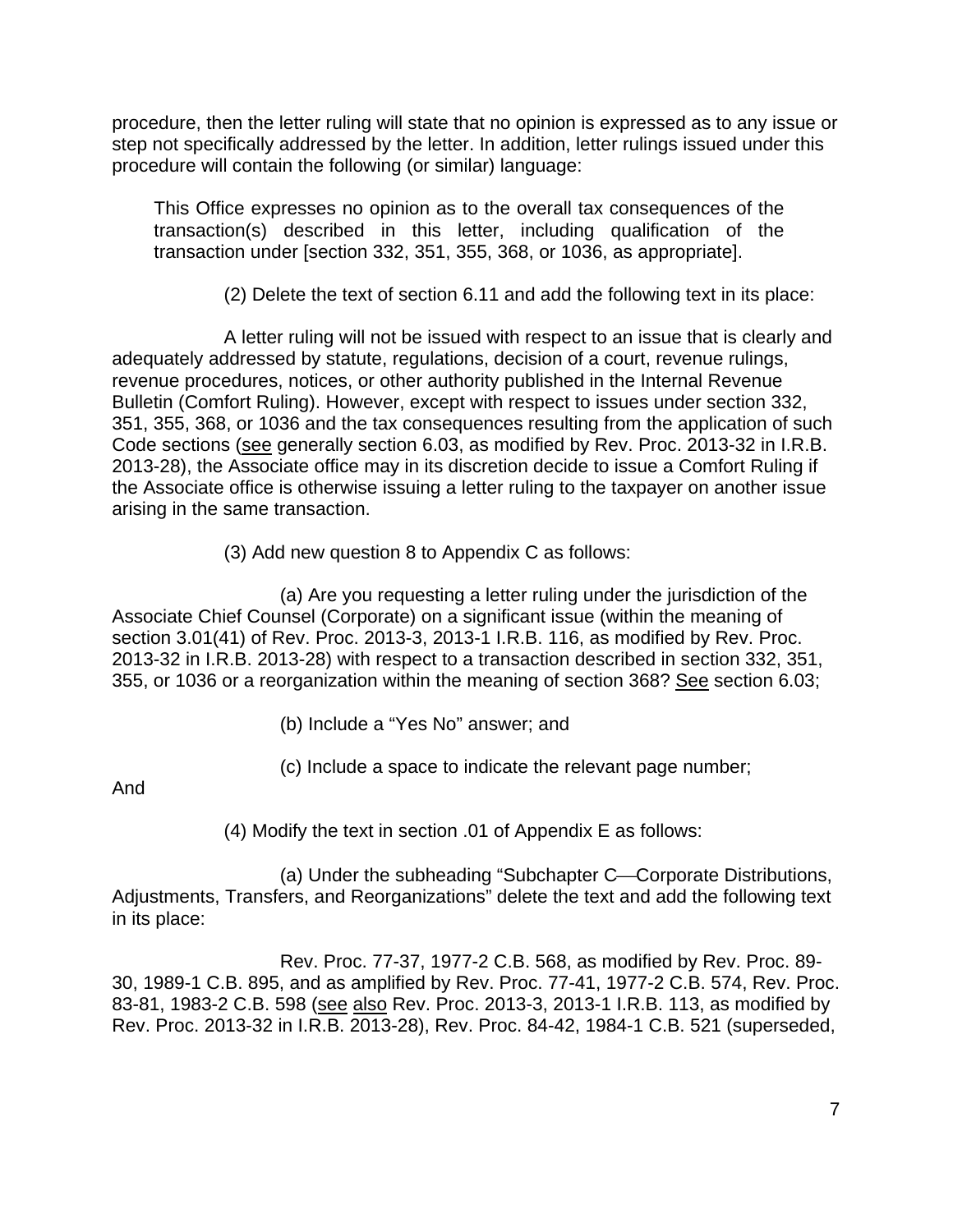in part, as to no-rule areas by Rev. Proc. 2013-3, 2013-1 I.R.B. 113), Rev. Proc. 86-42, 1986-2 C.B. 722, and Rev. Proc. 89-50, 1989-2 C.B. 631. But see section 3.01 of Rev. Proc. 2013-3, as modified by Rev. Proc. 2013-32, which states that the Service will not issue a letter ruling as to whether a transaction constitutes a reorganization within the meaning of section 368. However, the Service will issue a letter ruling addressing significant issues (within the meaning of section 3.01 of Rev. Proc. 2013-3, as modified by Rev. Proc. 2013-32) presented in a reorganization within the meaning of section 368. The information and representations described in these revenue procedures should be included in a letter ruling request only to the extent that they relate to the significant issues with respect to which the letter ruling is requested. See section 6.03(4), as modified by Rev. Proc. 2013-32.

(b) Under the subheading "332 Checklist Questionnaire" delete the text and add the following text in its place:

 See section 3.01 of Rev. Proc. 2013-3, 2013-1 I.R.B. 113, as modified by Rev. Proc. 2013-32 in I.R.B. 2013-28, which states that the Service will not issue a letter ruling on whether a corporate distribution qualifies for nonrecognition treatment under section 332. However, the Service will issue a letter ruling addressing significant issues (within the meaning of section 3.01 of Rev. Proc. 2013-3, as modified by Rev. Proc. 2013-32) presented in a transaction described in section 332. The information and representations described in Rev. Proc. 90-52, 1990-2 C.B. 626, should be included in a letter ruling request only to the extent that they relate to the significant issues with respect to which the letter ruling is requested. See section 6.03(4), as modified by Rev. Proc. 2013-32.

 (c) Under the subheading "351 Checklist Questionnaire" delete the text and add the following text in its place:

 See section 3.01 of Rev. Proc. 2013-3, 2013-1 I.R.B. 113, as modified by Rev. Proc. 2013-32 in I.R.B. 2013-28, which states that the Service will not issue a letter ruling on whether certain transfers to controlled corporations qualify for nonrecognition treatment under section 351. However, the Service will issue a letter ruling addressing significant issues (within the meaning of section 3.01 of Rev. Proc. 2013-3, as modified by Rev. Proc. 2013-32) presented in a transaction described in section 351. The information and representations described in Rev. Proc. 83-59, 1983-2 C.B. 575, should be included in a letter ruling request only to the extent that they relate to the significant issues with respect to which the letter ruling is requested. See section 6.03(4), as modified by Rev. Proc. 2013-32.

 (d) Under the subheading "355 Checklist Questionnaire" delete the text and add the following text in its place: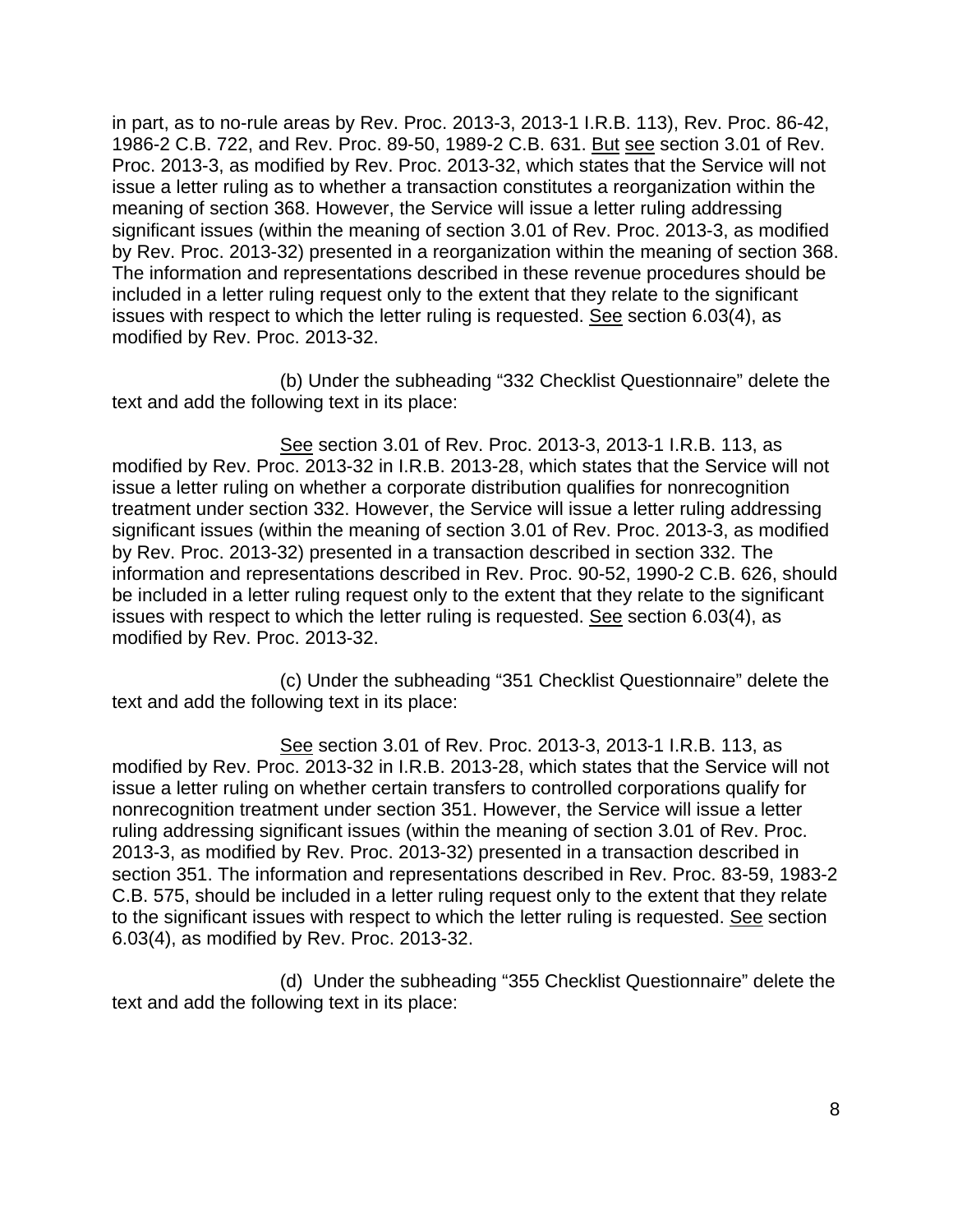See section 3.01 of Rev. Proc. 2013-3, 2013-1 I.R.B. 113, as modified by Rev. Proc. 2013-32 in I.R.B. 2013-28, which states that the Service will not issue a letter ruling on whether certain distributions of controlled corporation stock qualify for nonrecognition treatment under section 355. However, the Service will issue a letter ruling addressing significant issues (within the meaning of section 3.01 of Rev. Proc. 2013-3, as modified by Rev. Proc. 2013-32) presented in a transaction described in section 355. The information and representations described in Rev. Proc. 96-30, 1996-1 C.B. 696, should be included in a letter ruling request only to the extent that they relate to the significant issues with respect to which the letter ruling is requested. See section 6.03(4), as modified by Rev. Proc. 2013-32.

 (e) Under the subheading "368(a)(1)(E) Checklist Questionnaire" delete the text and add the following text in its place:

 See section 3.01 of Rev. Proc. 2013-3, 2013-1 I.R.B. 113, as modified by Rev. Proc. 2013-32 in I.R.B. 2013-28, which states that the Service will not issue a letter ruling as to whether a transaction constitutes a reorganization, including a recapitalization within the meaning of section 368(a)(1)(E) (or a transaction that qualifies under section 1036). However, the Service will issue a letter ruling addressing significant issues (within the meaning of section 3.01 of Rev. Proc. 2013-3, as modified by Rev. Proc. 2013-32) presented in a transaction described in section 368(a)(1)(E) (or in a transaction described in section 1036). The information and representations described in Rev. Proc. 81-60, 1981-2 C.B. 680, should be included in a letter ruling request only to the extent that they relate to the significant issues. See section 6.03(4), as modified by Rev. Proc. 2013-32.

.02 Rev. Proc. 2013-3 is modified and amplified as follows:

place:

(1) Delete the text of section 3.01(41) and add the following text in its

Sections 332, 351, 355, 368, and 1036.—Complete Liquidations of Subsidiaries; Transfer to Corporation Controlled by Transferor; Distribution of Stock and Securities of a Controlled Corporation; Reorganization; Stock for Stock of Same Corporation.⎯Whether a transaction qualifies under section 332, 351, 355, or 1036 for nonrecognition treatment or whether it constitutes a corporate reorganization within the meaning of section 368, and whether various tax consequences (such as nonrecognition and basis) result from the application of that section. The Service will instead rule only on significant issues presented in a transaction described in section 332, 351, 355, 368, or 1036. Additionally, the Service will rule on one or more significant issues under the Code sections that address the tax consequences (such as nonrecognition and basis) that result from the qualification of a transaction under section 332, 351, 355, 368, or 1036. See section 6.03 of Rev. Proc. 2013-1, 2013-1 I.R.B. 15, as modified by Rev. Proc. 2013-32 in I.R.B. 2013-28).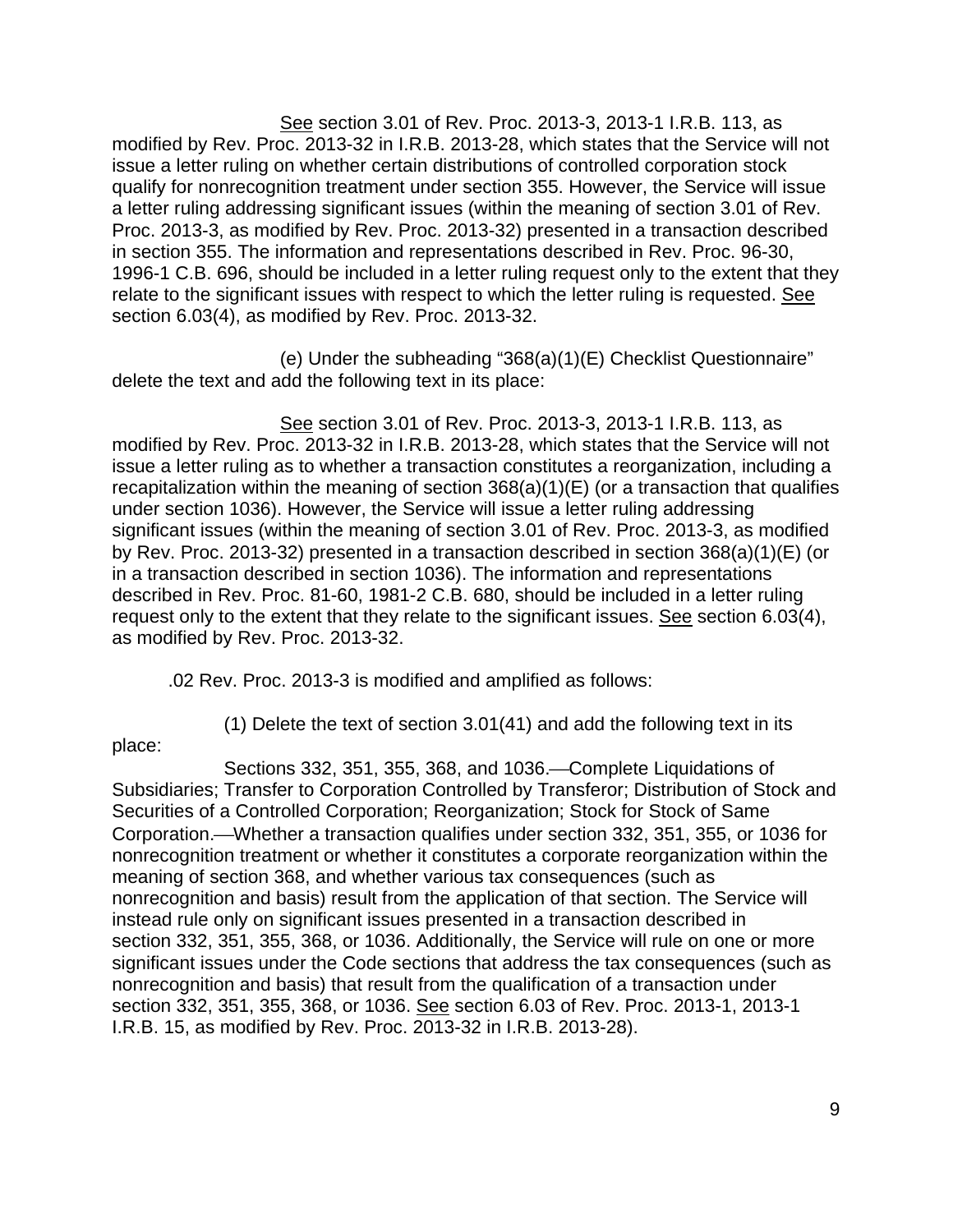SIGNIFICANT ISSUE: A significant issue is an issue of law the resolution of which is not essentially free from doubt and that is germane to determining the tax consequences of the transaction. A change of circumstances arising after a transaction ordinarily does not present a significant issue with respect to the transaction.

OBTAINING A LETTER RULING: To obtain a letter ruling on a significant issue presented in a transaction, the taxpayer in its letter ruling request must comply with all the requirements set forth in section 6.03 of Rev. Proc. 2013-1, as modified by Rev. Proc. 2013-32, as well as Rev. Proc. 2013-1, in general.

 (2) Delete the text of the second paragraph of section 4.02(2) and add the following text in its place:

 Notwithstanding the previous paragraph, in connection with transactions described in section 332, 351, 355, or 1036 and reorganizations within the meaning of section 368, the Associate Chief Counsel (Corporate) may issue a letter ruling on part of an integrated transaction if and to the extent that the transaction presents a significant issue (within the meaning of section 3.01(41), as modified by Rev. Proc. 2013-32 in I.R.B. 2013-28). See section 6.03 of Rev. Proc. 2013-1, 2013-1 I.R.B. 15, as modified by Rev. Proc. 2013-32.

 (3) Delete the text of section 4.02(9) and add the following text in its place: A letter ruling will not be issued with respect to an issue that is clearly and adequately addressed by statute, regulations, decision of a court, revenue rulings, revenue procedures, notices, or other authority published in the Internal Revenue Bulletin (Comfort Ruling). However, except with respect to issues under sections 332, 351, 355, 368, and 1036 and the tax consequences resulting from the application of such Code sections (see generally section 6.03 of Rev. Proc. 2013-1, 2013-1 I.R.B. 15, as modified by Rev. Proc. 2013-32 in I.R.B. 2013-28), the Associate office may in its discretion issue a Comfort Ruling if the Associate office is otherwise ruling on another issue arising in the same transaction.

.03 Rev. Proc. 81-60, 1981-2 C.B. 680, Rev. Proc. 83-59, 1983-2 C.B. 575, Rev. Proc. 86-42, 1986-2 C.B. 722, Rev. Proc. 90-52, 1990-2 C.B. 626, and Rev. Proc. 96- 30, 1996-1 C.B. 696, are modified as follows.

The inclusion of all the information and representations described in these revenue procedures is not required in all requests for letter rulings under sections 332, 351, 355, and 368, as applicable. See section 6.03 of Rev. Proc. 2013-1, 2013-1 I.R.B. 15, as modified by Rev. Proc. 2013-32 in I.R.B. 2013-28. Such information and representations should be included in a letter ruling request with respect to one or more significant issues under such Code sections only to the extent that they relate to the significant issues.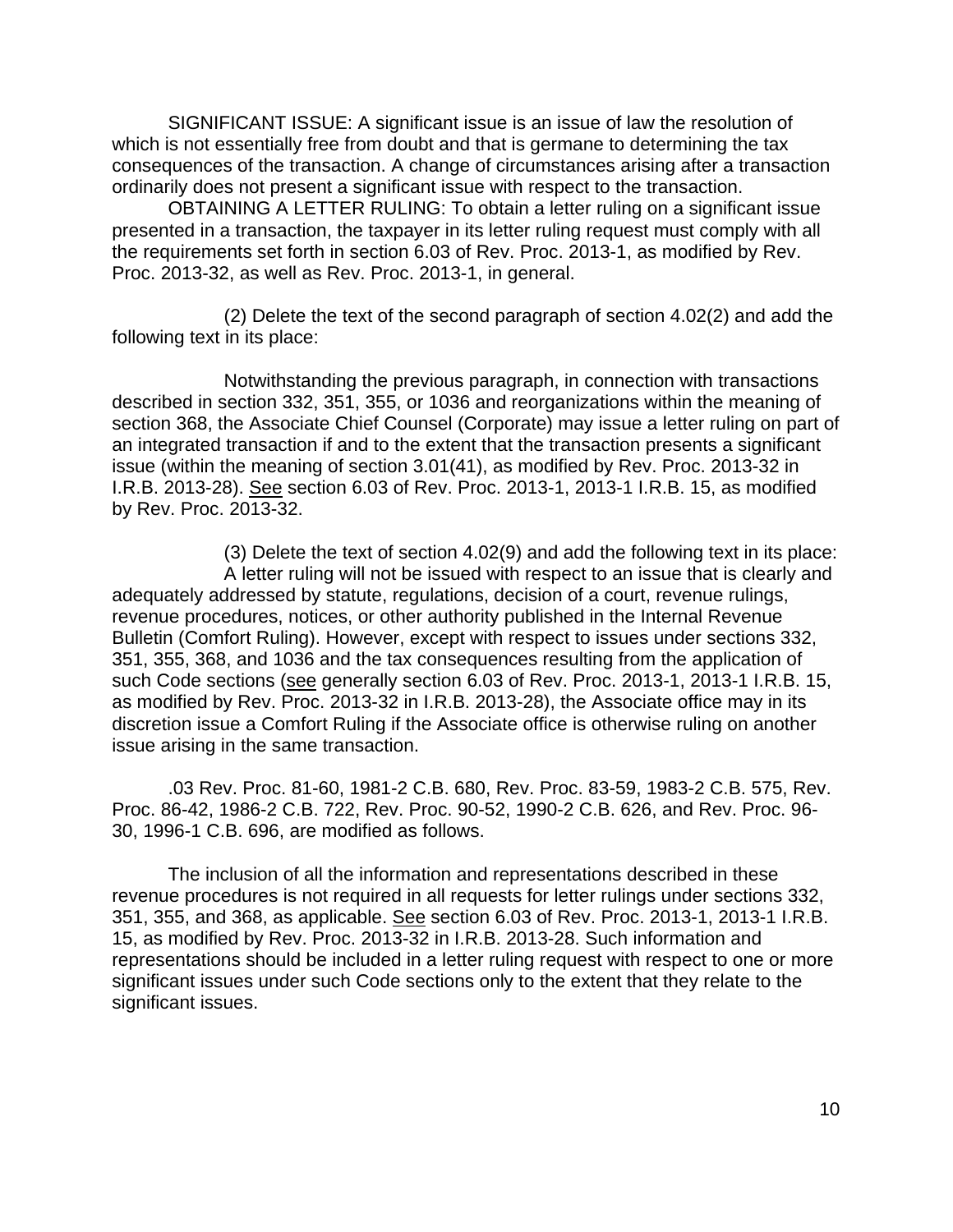.04 Rev. Proc. 2003-48, 2003-2 C.B. 86 is obsolete in part and superseded in part as follows:

 (1) Sections 4.01 (relating to the corporate business purpose representation), 4.02 (relating to the device representation), 4.03 (relating to the section 355(e) representations), 4.04 (regarding the inclusion of regulatory filings with all letter ruling requests under section 355), and 4.05 (relating to certain ruling requests for which the Service previously declined to rule) are obsolete; and

(2) Section 4.06 (regarding supplemental rulings) is superseded.

# SECTION 6. EFFECT ON OTHER DOCUMENTS

 Rev. Proc. 2013-1, 2013-1 I.R.B. 1, and Rev. Proc. 2013-3, 2013-1 I.R.B. 113, are amplified and modified. Rev. Proc. 81-60, 1981-2 C.B. 680, Rev. Proc. 83-59, 1983- 2 C.B. 575, Rev. Proc. 86-42, 1986-2 C.B. 722, Rev. Proc. 90-52, 1990-2 C.B. 626, and Rev. Proc. 96-30, 1996-1 C.B. 696, are modified. Rev. Proc. 2003-48, 2003-2 C.B. 86, is obsolete in part and superseded in part. The pilot program announced in Rev. Proc. 2009-25, 2009-24 I.R.B. 1088, for rulings on certain issues arising in the context of section 355 distributions is discontinued.

## SECTION 7. EFFECTIVE DATE

 This revenue procedure applies to all ruling requests postmarked or, if not mailed, received after August 23, 2013

### SECTION 8. PAPERWORK REDUCTION ACT

 The collections of information contained in this revenue procedure have been reviewed and approved by the Office of Management and Budget (OMB) in accordance with the Paperwork Reduction Act (44 U.S.C. 3507) under control number 1545-1522.

 An agency may not conduct or sponsor, and a person is not required to respond to, a collection of information unless the collection of information displays a valid OMB control number.

 The collections of information in this revenue procedure are in section 5. This information is required and will be used to determine whether a taxpayer would qualify for a letter ruling on part of an integrated transaction. The collections of information are required to obtain a benefit. The likely respondents are business or other for-profit institutions.

The estimated total annual burden under Rev. Proc. 2013-1 is 305,540.